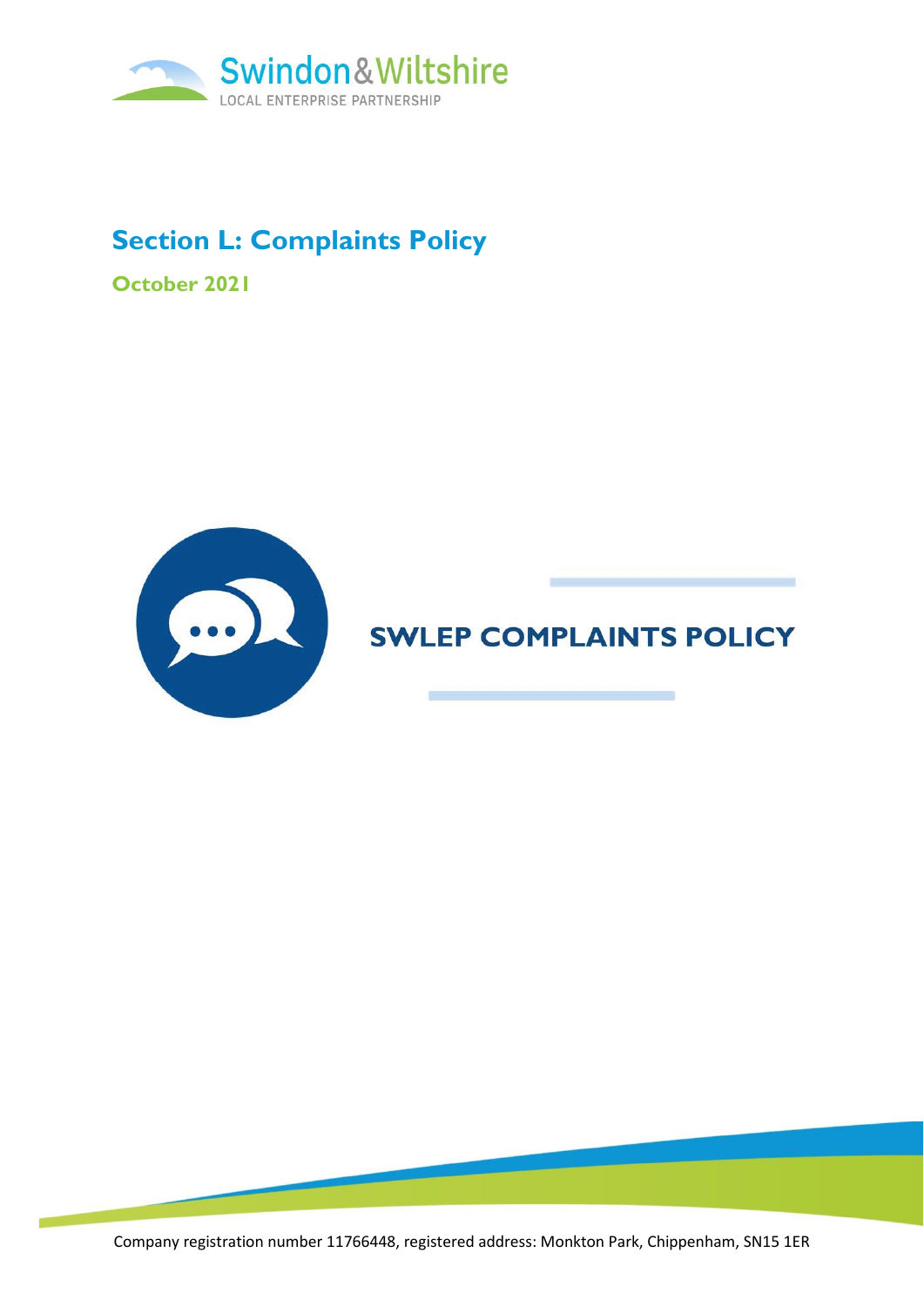

## **Complaints Policy**

#### **Confidential reporting of complaints**

- 1. The Swindon and Wiltshire Local Enterprise Partnership is committed to creating a work environment with the highest possible standards of openness, probity and accountability. In view of this commitment we encourage employees and others with serious concerns about any aspect of the Swindon and Wiltshire Local Enterprise Partnership's work to come forward and voice those concerns without fear of reprisal.
- 2. For employees and those working closely with the Swindon and Wiltshire Local Enterprise Partnership, please follow the whistleblowing policy on our website.
- 3. For third parties and members of the public, please follow the confidential complaints procedure outlined below.
- 4. However, if a member of the public or third party believes that their complaint fits the description below; they can elect to report their concerns through the whistleblowing policy procedure.

#### **Whistleblowing**

5. Where an individual who has concerns about a danger, risk, contravention of rules or illegality provides useful information to address this. In doing so they are acting in the wider public interest, usually because it threatens others or impacts on public funds. By contrast, a grievance or private complaint is a dispute about the individual's own position and has no or very limited public interest.

#### **Confidentiality**

6. If a member of the public or a third party wants to make a confidential complaint or raise a concern, it will be treated in confidence and every effort will be made to protect the person's identity if they wish to remain anonymous. The Swindon and Wiltshire Local Enterprise Partnership will investigate all complaints or allegations. This is set out in more detail in SWLEP's Whistleblowing Policy (Section M).

#### **Anonymous allegations**

7. The Swindon and Wiltshire Local Enterprise Partnership takes all complaints and concerns raised by members of the public and third parties seriously. We will investigate anonymous allegations. However, we remind complainants that when people put their names to an allegation the ability to investigate and therefore reach firm conclusions is strengthened. Concerns expressed anonymously will be considered at the discretion of the Swindon and Wiltshire Local Enterprise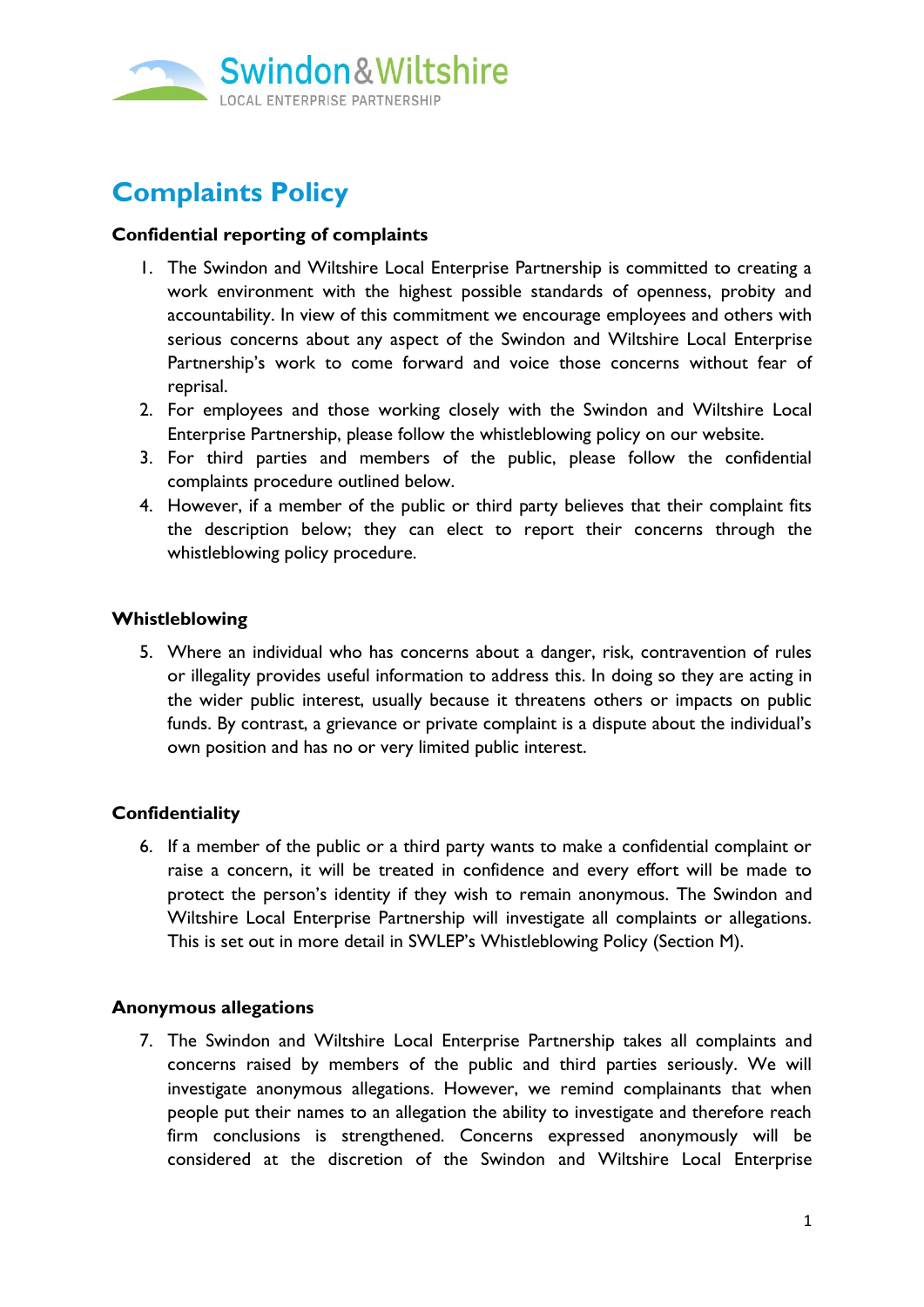

Partnership. When exercising this discretion the factors to be taken into account would include:

- the seriousness of the issue raised:
- the credibility of the concern; and
- the likelihood of confirming the allegation from attributable sources.
- 8. The Ministry of Housing, Communities and Local Government may request information arising from this process if they have concerns regarding a Swindon and Wiltshire Local Enterprise Partnership or have been approached with similar complaints. The expectation is that this information will be provided on an anonymous basis. However, it may be necessary to provide personal details to progress a complaint.
- 9. Where details are gathered, the Swindon and Wiltshire Local Enterprise Partnership will put in place appropriate data protection arrangements in line with the Data Protection Act 1998.

#### **Confidential Complaints Procedure**

- 10. The Swindon and Wiltshire Local Enterprise Partnership is aware that the organisation's ordinary complaints procedure may not be suitable if someone wants the complaint to remain confidential. If you would like to make a confidential complaint please write or email to:
- 11. Paddy Bradley, SWLEP CEO [\(paddy.bradley@swlep.co.uk\)](mailto:paddy.bradley@swlep.co.uk) or Paul Moorby, Chair [\(paul.moorby@swlep.co.uk\)](mailto:paul.moorby@swlep.co.uk).
- 12. State that you want the complaint to remain confidential.

#### **Action taken by the SWLEP**

- 13. The designated complaints officer will raise your concern and investigate the complaint. You can expect the officer to:
- i.Contact you within 10 clear working days to acknowledge the complaint and discuss the appropriate course of action.
- ii.Write to you within 28 clear working days with findings of the investigation. If the investigation has not concluded within 28 clear working days, the officer will write to you to give reasons for the delay in resolving the complaint.
- iii.Take the necessary steps to rectify the issue.
	- 14. If you are unhappy with the outcome of the complaint or the complaint involves those responsible for the confidential complaints procedure: